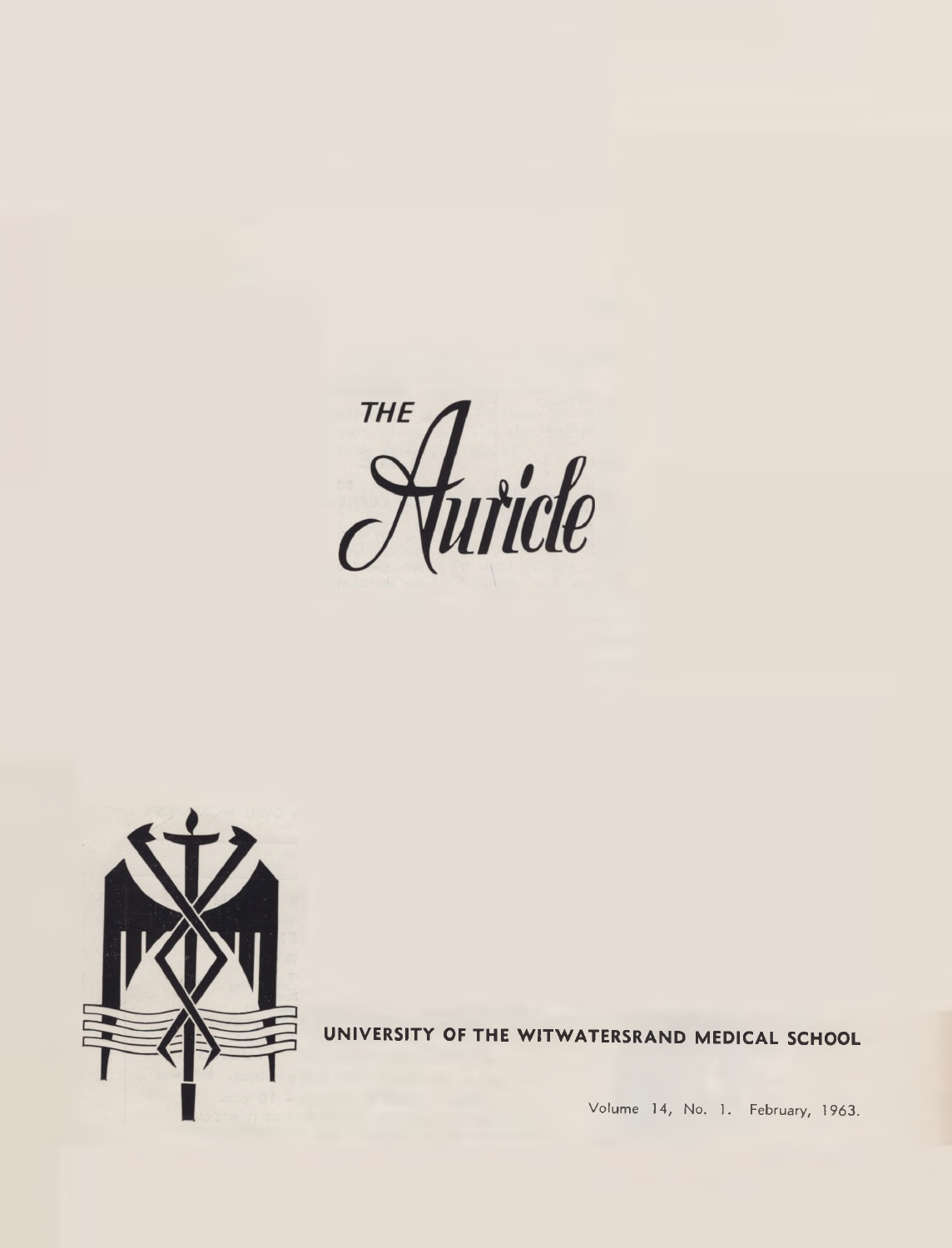# **George Baker's Service Station**

**<Pty.) Ltd.**

# **AUTOMOBILE ENGINEERS**

### **Repairs our Speciality**

Oil & Grease, Tyres & Tubes, Spares & Accessories, Batteries

#### **PHONE 44-3020**

COR. WOLMARANS & KING GEORGE STREETS. **IOHANNESBURG** 

### **zenith medical and surgical instruments (pty.) ltd.**

**Medical Arts Building, 22 jeppe Street Telephone 22-2069 • P.O. Box 4367 JOHANNESBURG**

**'Everything for the Medical Profession'**

STUDENTS CAN OBTAIN ALL THEIR INSTRUMENTS FROM ZENITH AT 10% DISCOUNT

### **SPENCERS CLEANERS**

**" G U IL D H A L L " Esselen Street K I L L B R O W Telephone: 44-5551**

**THE SPENCER PROCESS FOR THE FINEST IN CLEANING**

### **Millionaire Students**

may pass the other 99.9% Why not drop in at

### **T H E BOOK DEN**

#### **80, KLEIN STREET, NR. CORNER OF PRETORIUS STREET, H1LLBROW**

For all your relaxed reading material Second-hand paper books - all types at approximately half price. If you like our selection tell others; if not, tell us.

### **H. WESKAMP**

**84 Kotze Street, Hillbrow — Phone 44-5338**

WATCHES . CLOCKS

### SWISS and GERMAN WATCHES

REPAIRS DONE IN OWN WORKSHOPS

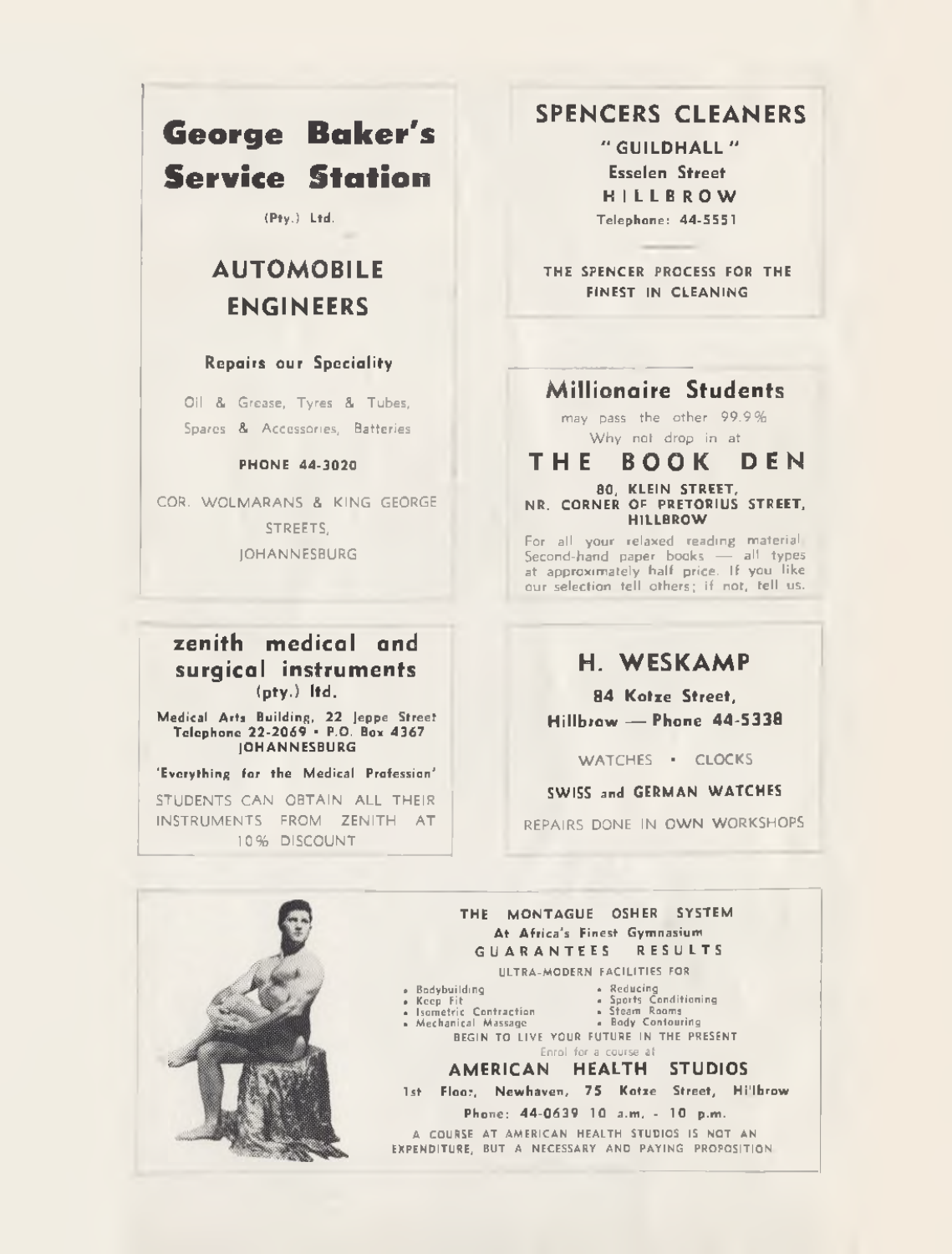Editorial

A new academic year has begun, and already this year has brought with it problems and challenges to be solved and met. These will probably be particularly immense to those first-year students who have just joined the most junior ranks of the Associated Medical Professions—to them it is the challenge to succeed in their various studies of Medicine. Dentistry. Physiotherapy, Occupational Therapy and Radiography; theirs is also the problem of passing the numerous examinations in order to achieve their aims in assisting the ill. To them go our heartiest wishes  $-$  may they all succeed. But alas, many will leave the ranks of their more fortunate fellows.

Towards some of these, I feel, must be extended our sympathies —namely those lacking the necessary financial support, those encumbered by disrupting environmental factors and those suffering ill-health. To those who have grossly neglected their studies due to irresponsibility, gross lack of self-discipline and the demonstration of mental immaturity  $-$  to them I feel we can echo the words of a popular Wits rugby song: " Why did you come?" For a person to attempt to step into the ranks of a Medical Profession, concomitantly shirk but its responsibilities of work before pleasure, and manifest a total lack of responsibility towards those supporting them during an academic year, it is a crime (to use a rather strong word) for they have robbed those who would gladly have accepted their responsibilities and the challenge of Medicine. Such persons can only be termed selfish and inconsiderate.

Let it be clearly understood, however, that I do not advocate that you should glue your tender young noses to your books and swot until you suffer from a permanent squint and short-sightedness. To be healthy of mind it is of near necessity that one be sound of body  $-$  an old proverb slightly twisted; but all the same, do not live with your books. Join the various sports and cultural societies. Keep in mind that a mere degree does not imply that the holder is cultured!

Having said these many things. I would like, on behalf of all those at Medical School, to wish the First Years all the success they strive for. Good Luck!

len kloosman.

editor: len kloosman associate editor: jack van niftrik.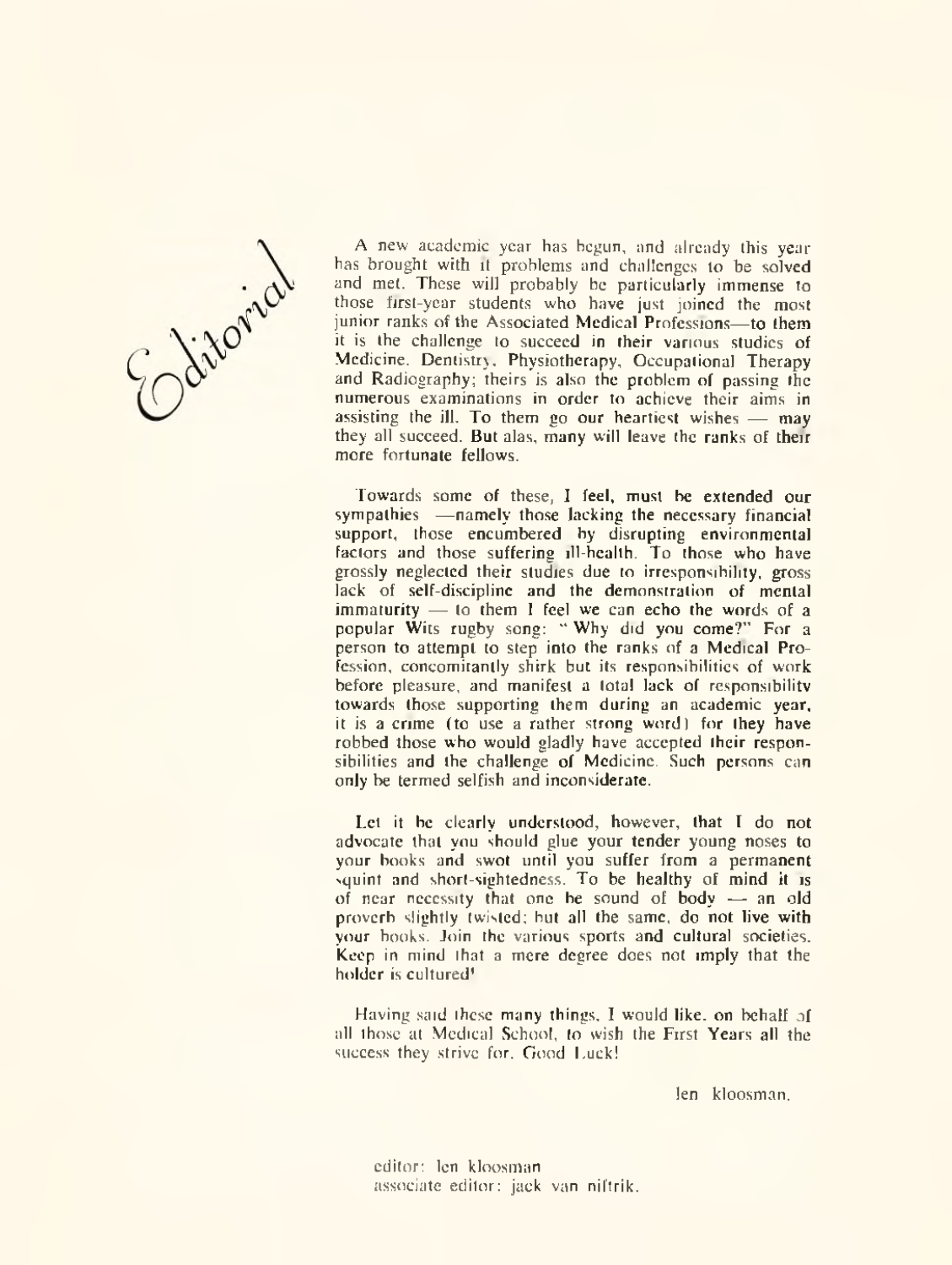# **KATLEHONG CLINIC**

In May, 1962, the SMC started a night clinic in Katlehong location to serve the medical and dental needs of this underprivileged population, for whom there were no services available at night after work. All services are provided free of charge.

All equipment and drugs used at the clinic have been obtained from two sources: on loan from the Germiston Municipality and by generous donation from drug and medical supply houses in Johannesburg and on the Reef.

The aims of the clinic arc to provide free medical services as well as to enable medical students to treat patients on their own initiative. All activities are carried out under the supervision of senior medical personnel.

At present the clinic operates biweekly on Tuesdays and Fridays, students assembling at Medical School at 7.30 p.m. and leaving the clinic when the last case has been dealt with.

During the 9 months' period between May, 1962 and January. 1963. over 900 patients have attended the clinic. At present the clinic enjoys high esteem amongst the inhabitants of Katlehong.

Fred Kalk *Chain nan, Clinic Committee.*

### DEWY-EYED

Sam was home on leave from the Army, and at a dance that evening he not only met Liza, but even managed to talk her into letting him walk her home.

As they strolled along the cow-path, Sam felt exceptionally romantic. " Some moon, eh. honey?" he remarked.

" Yeah, Sam," she agreed, " some moon."

He steered her to a part of the path where roses were blooming. "Some roses, eh. Liza?" he nudged.

" Yes. Sam," she admitted, " some roses."

By this time the dew was already setting on the grass, and in his exuberance. Sam could not help remark: " Some dew, eh, honey?"

" Yeah, some do," she snapped. " But Ah don't. So be on you' way!"

# **ONE-MINUTE DIAGNOSIS**

- 1. Aged female. No abdominal scarring or evidence of hernias. Intestinal obstruction (small bowel)
- 2. Young adult male, ambulatory. Mild epigastric pain with deep tenderness.

Bowel sounds present.

Spontaneous pneumoperitoneum lacking.

3. Female. 35: married; two children. Complains of sudden lancinating pain on straining at stool. Once this was followed by syncope. and always by generalized soreness over the lower abdomen. Pain referred to right shoulder and

supraclavicular region.

- Amenorrhea for past cycle.
- 4. Child. 6. Pain in renal angles. Haematuria. Signs of renal failure. Retardation of growth and bone changes simulating rickets.
- 5. Male. 26. Dysuria. Increased frequency of micturition Yellow urethral discharge.
- 6. Female. 28. Puffy face. Decreased mental alertness. Loss of hair. Dislike for cold weather.
- 7. Female. 45. Mild polycythacmia. Presents with: sudden vomiting hepatomegaly **Ascites** mild jaundice.
- 8. Child, 3. Headache. Vomiting. Pyrexia. Drowsiness and photophobia.

Irritability, delirium, trismus and stabismus.

Incontinence of urine.

9. Ciive six common causes of vaginal discharge.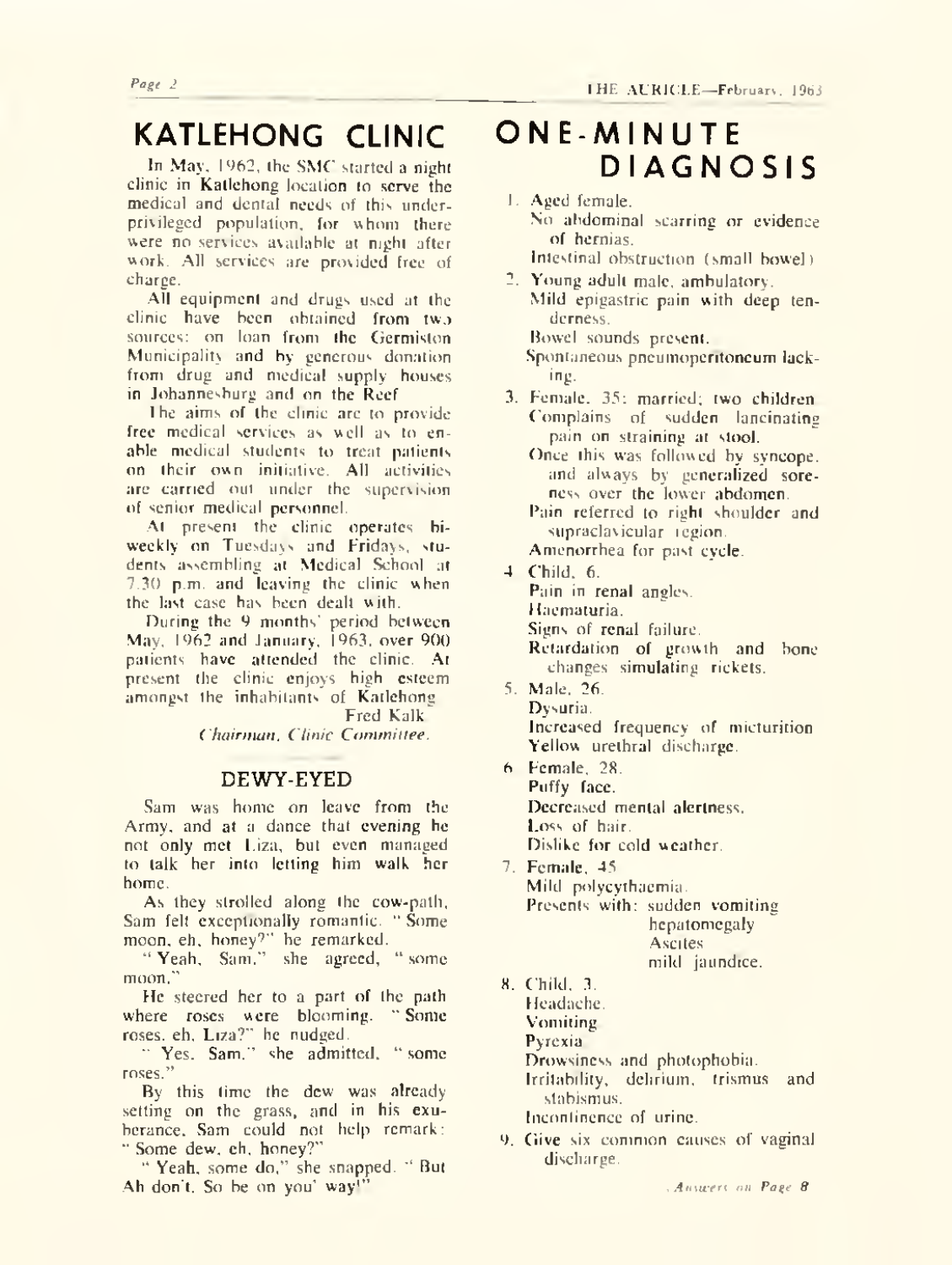# *Cry of the Lost*

I sit and think Of what I drink, My head to the table sunk. Yea, quite drunk! Now that I sit. Departed of wit. I think more serious Of effects deliterious Of brandy, whisky and wine. I agree! I am a swine.

Grant me the sole wish To sit quiet and dull. For it so be my wish My sorrows and morrows to lull. It is thus that I cope My life's limited scope. Pour me another drink. Let my dull mind sink From its youthful fire To the dark quagmire! It is my wish— my wish— My wish of the Devil . . . That does loudly revel And docs quietly wait To see my queer gait As I crawl on the floor. To that bar door.

It is a shame! But many the same Do share the infame And are infirm! We are stupid fools That follow Demon rules! We are the drunks! The time will come when Do not try to save Us from paupers' grave! We are beyond cure! It is really sure That we've pass'd God's ken. The time will come when Dead we pass unnoticed to Hades To live with dogs with rabies. With sick dull prostitutes

And inmates of institutes! Cast from righteous Society By popular ignorant naievity. Mine is a disease Without the ease And welcome sympathy, As found in cancer. Merely a cold antipathy, I will be the dancer In hot fiery Hell ... As time will tell.

Give me what I ask From under my filthy mask. I am human with feeling (Although I walk, reeling) I need to be nursed, Not coldly cursed!

Horrid and torrid my temper! These my life do hamper. From these I always flee. For my God, set me free! But no! I am horrid, My mind and will sordid! You will cast me down And again coldly frown! It is you who rejects All public projects To attempt to save This alcoholic knave.

Unloved? I will die! Rejected, I will die! I will pass down the well To sink into anguished Hell! That it where I belong! You shout — you are wrong! I have lived! I have loved! My dear work I never did shirk! But now, amidst the row Of visions and derisions I do cry, Let me Die!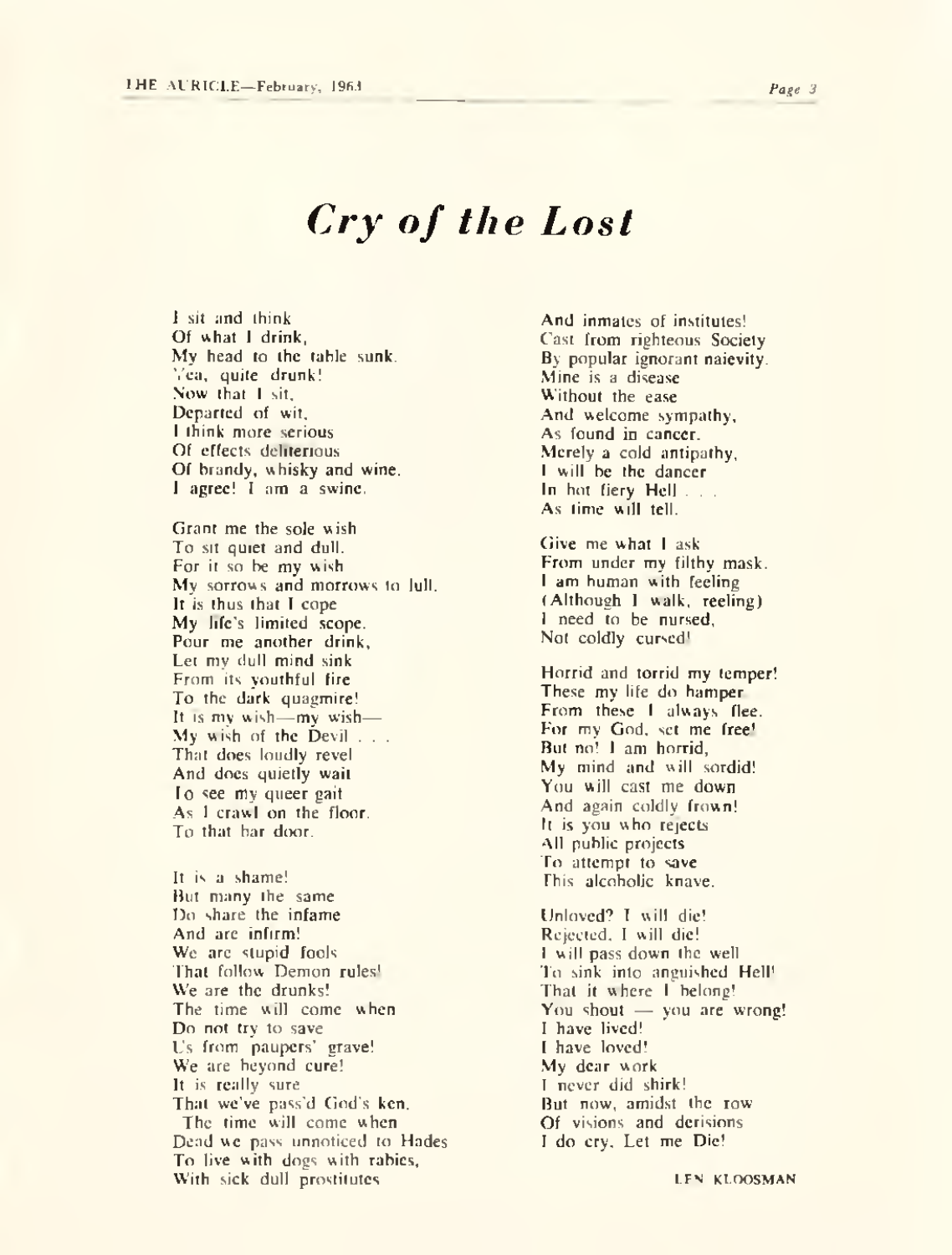# THE THEATRE

Sir John: Perhaps you'll remove your elbow from my visual field?

Barlow: Sorry. Sir.

Sir John: It's not your elbow I object to. merely its spatial disposition.

Barlow: Thank you. Sir.

Sir John: Your name by the way is?

Barlow: Barlow, Sir.

Sir John: Then cut Mr. Barlow. Close m'boy.

Barlow: Very.

Sir John: I mean close to the knot. Barlow : Sir.

Sir John: And if you rest the tips of your scissors on the left hand . . . so . . . there is every chance you will not produce an artificial perforation to complicate the pathological one which I have so painstakinh repaired.

Barlow: Sir.

Sir John: Swab. Gently . . . *gently.* You are not pumicing a doorstep.

Barlow: Sir.

Sir John: Thank you. And now your elbow again

Barlow: Sorry. Sir. it does seem to get m the way.

Sir John: Are you taking your Fellowship?

Barlow: Primary . . . in October, Sir. Sir John: First shot?

Barlow: Fifth, Sir.

Sir John: *(Jui auiuin perserveraverit usque in finem, hie salvus erit.* 

Barlow: Sir'1

Sir John: You must *endure* m'boy, and you will be saved.

Barlow: From what, Sir?

Sir John: From spoiling your career by too precipitate success. Nurse, wipe Mr. Barlow's brow. Is the coffee on, Sister?

Sister: Percolating now. Sir John. Sir John: Cona? Sister: Of course, Sir John. Barlow: Espresso for me.

Sister: You will have what comes. Mr. Barlow.

Sir John: You pay for the *bubbles,* you know.

Barlow : You do with champagne, Sir. Sir John: Both overrated. Coffee must have time. You can't rush it. Its got to chuckle and boil and break over itself in a proper percolator. And, like justice, its got to be *seen* to be done And like a beautiful woman it has got to be smelt if you'll excuse me, Sister? Mr. Barlow will know nothing of these things . . . .

Barlow: 1 have an Aunt Polly in Abersoc who smells of camphor in the winter, mothballs in the summer and menthol snuff all the year round.

Sir John: *Near* relatives don't smell quite the same. And now. Sister, my coffee. Thank you. You'll find it easier without your mask, Barlow.

Barolw: I *prefer* it filtered. Sir

### HORNE & PLATOW (PTY ) LTD

**ELSADOR HOUSE, KERK & POLLY STS., JOHANNESBURG Telephone 22-41 58**

### **"FUJIOPT MICROSCOPE**

Inclinable body - Built-in illumination -M echanical stage w ith vernier adjustm ent.

Abbe condenser with iris diaphragm

Eyepieces 5x I Ox 15x Objectives  $10x - 40x - 100x$  (Oil)

Total magnification 1500

### **Price: R99.00**

#### **Less students' discount.**

Call and see this high precision instrument

#### EXPERT ATTENTION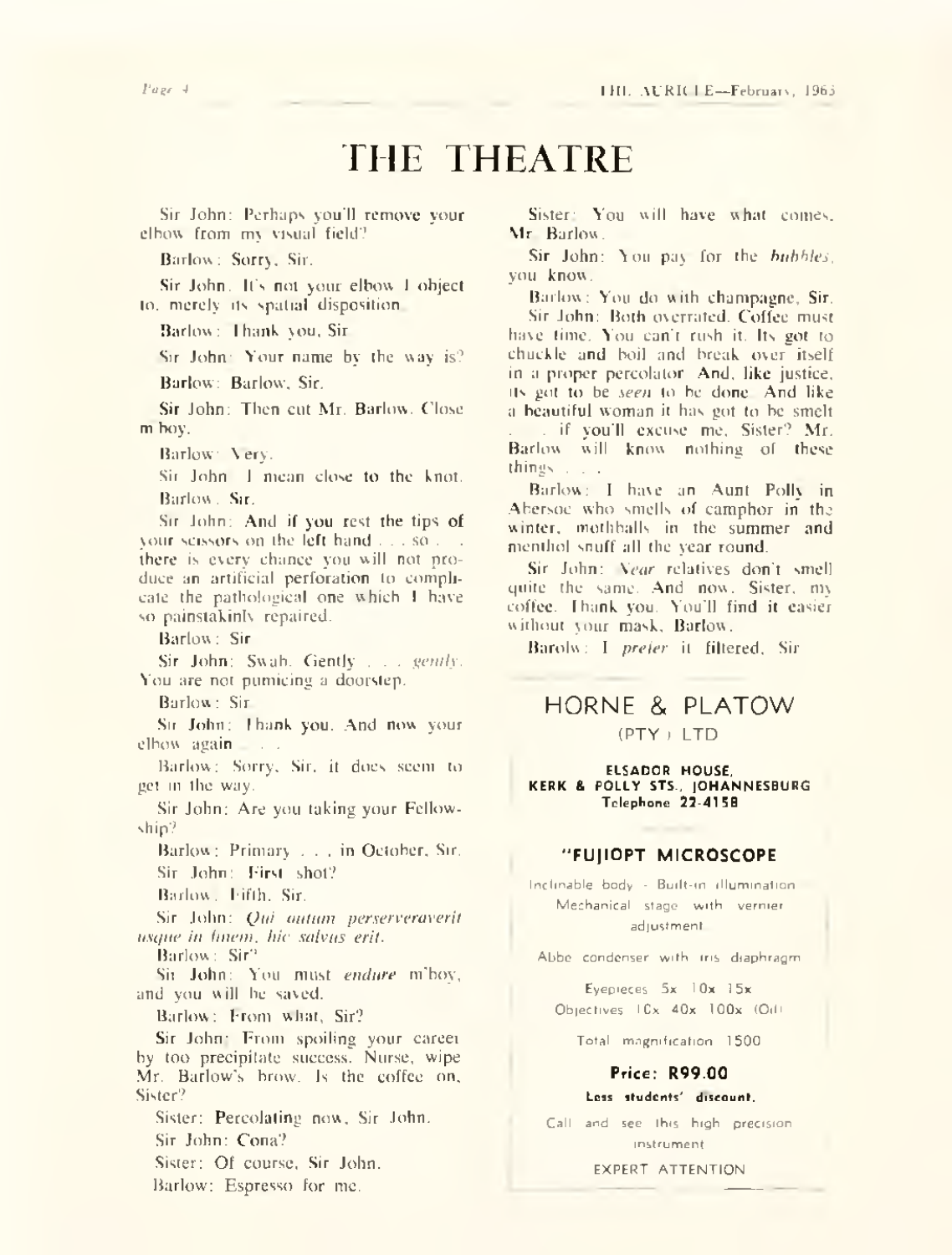# *SKOPTZIES*

Around 1757 there arose in Russia a religious sect calling themselves Skoptzy. meaning " the castrated." They appear to have been an offshoot of the Khlish and called themselves the "White Doves." In 1876 the Russian Government condemned members of this heresy to hard labour in Siberia, but in 1896, as far as can be ascertained, the sect still thrived.

Paul I caused Sseliwanow, the originator. to be recalled from Siberia to restate his case; this led to his confinement in an insane asylum. Later, a State Councillor. Jelansky, was converted by Sseliwanow to Skoptzism and set him free, precipitating widespread practise of the cult, even amongst Court nobility. The principal argument of these people was the nonconformity of orthodox believers. especially the priests, to doctrines professed, and they contrasted the lax morals of these persons with the chaste lives, the abstinence from liquor, and continual fasts of the " White Doves." Much of their doctrine was based on quotations from Mathew XIX. 12: "and

there be eunuchs which have made themselves for the Kingdom of Heaven's sake."; and Luke XXIII., 29: " blessed are the barren." etc., and Mark IX., 43-47.

The operation was regarded as a voluntary martyrdom, the "bearers of the Imperial Seal" being deprived of penis, testicles and scrotum. Those of the "Lesser Seal" lost testicles and scrotum only and were said to have lost the "keys to hell" and to have retained the "key of the abyss" (female genitalia). Operative implementia consisted of hot irons, pieces of glass, old razors and various other crude instruments. In 1896 only nine fatal cases had been recorded.

Female members did not have the ovaries removed, but mutilation of the labia, mammae and nipples was practised. resulting in severe deformity and cicatrization.

They had secret methods of communication and were often of the more wealthy strata of society, a fact contributing to their widespread influence.

# **MINOR PLUMBING JOBS**

Of course the wherefores of the more common operations are mostly understood by the laity. You have a pain in a certain spot; and out. accordingly, must come your appendix, gall-bladder or whatnot.

When it comes to a matter of circumcision. on the other hand, what simple and convincing explanation is to suffice when we are confronted with a patient, or rather, candidate, in possession of full and lusty health?

" So why? Please explain."

Here is an explanation that was offered on one occasion, when it was deemed advisable to circumcise the infant son of a young mechanic and. as was natural, the latter enquired of his doctor what circumcision entailed.

The doctor, in an effort to be really helpful, explained as follows: " The sleeve-valve of the water-jet has become somewhat seized by reason of the cowl extension. In this case we will discard the overlap, using shears of a particular keenness. With the chief impediment thus removed the edge so formed will automatically grade back to the glands forming a bevel more suited to the flange. It is confidently expected that the distributor action will then function spontaneously, ensuring a streamline unequalled in nature."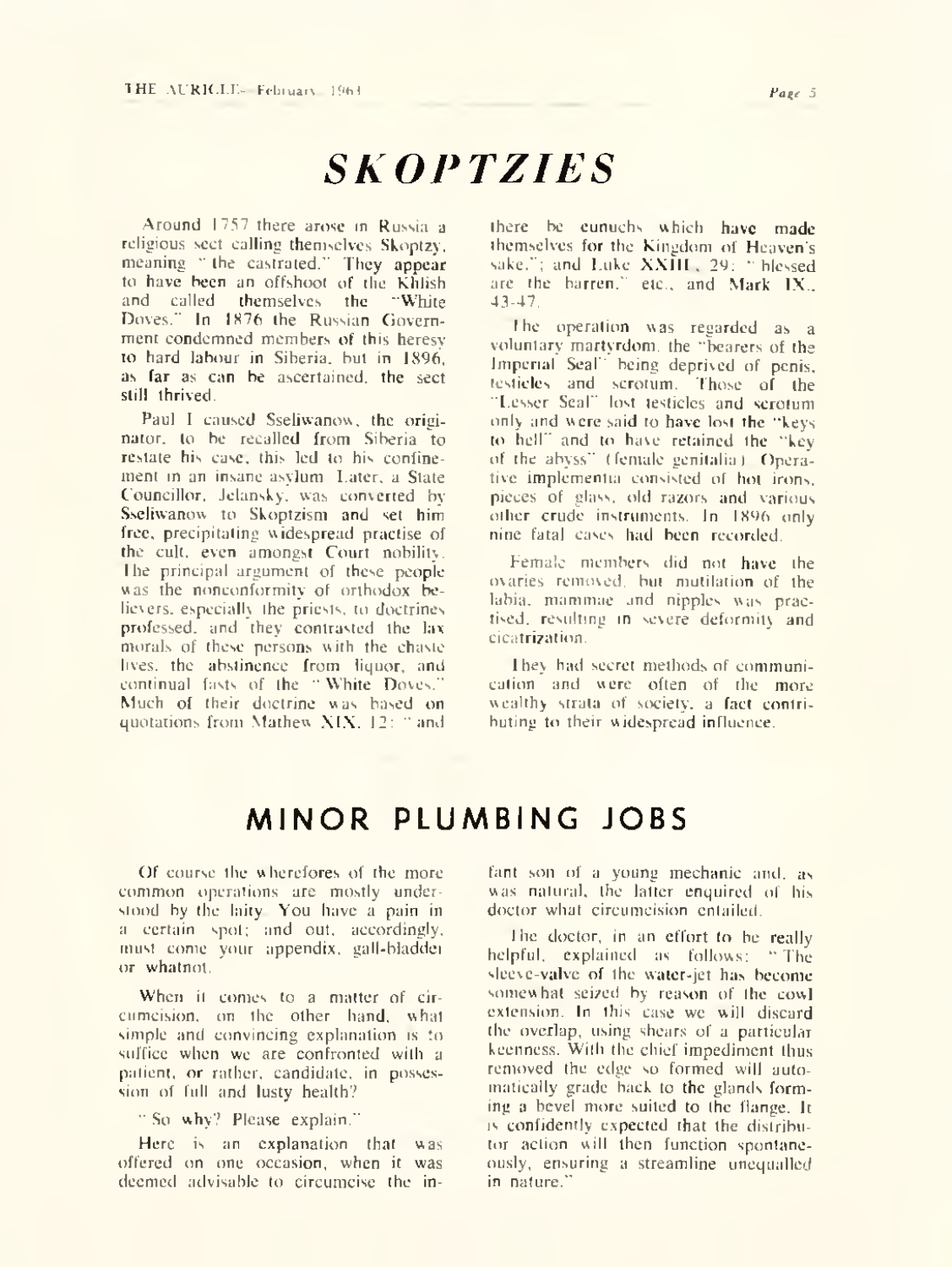



# **10% Discount to Students**

## **LORDS OUTFITTERS**

2 WANDERERS STREET

### **PREPARE FOR MEDICAL SCHOOL**

by obtaining your

# **WELCH ALLYN**

**Diagnostic Equipment and Dissecting**

**Instruments, and other Student**

**Requirements**

From :

**Protea Surgical & Dental Services** 2nd FLOOR, PHILADELPHIA CORNER **Cor. jeppe and Von Wielligh Streets JOHANNESBURG**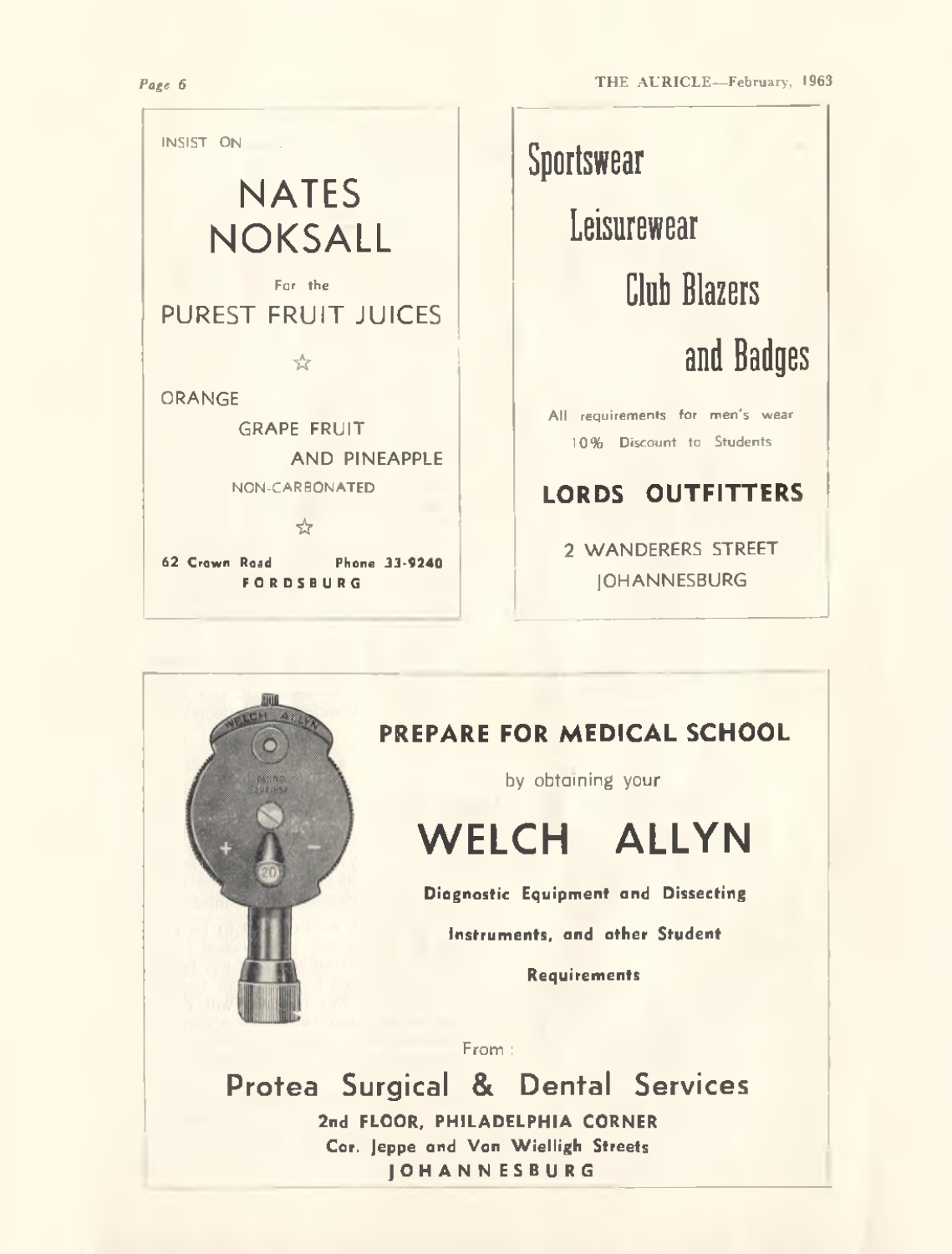# *PITH Y POINTS*

# **PUGNACITY**

\* \*

*Mankind is lethargic, easily pledged to routine, timid, suspicious of innovation. That is his nature. He is only artificially, partially and very recently* " *progressive." He has spent almost his*

**At first we sang of how we would knock the hell out of Heligoland and hang Kaiser and march over there and clean up the mess them damn foriegners had made. And then suddenly we sang. " In the war's red curse stands the Red Cross nurse" and we sang, " Hello, central, give me Heaven cause my Daddy's there" and we sang, "Oh, Cod! please tell mv Daddy thaddy he must take care —" I** guess we were like a tough but inex**perienced little boy who gets punched in the nose in the first flurry and it hurts and we wished it was over.**

JOHN STEINBECK.

\* \* \* What passing-bells for these who die as cattle?

Only the monstrous anger of the guns. Only the stuttering rifles' rapid rattle

Can patter out their hasty orisons.

No mockeries for them from prayers or bells,

Nor any voice of mourning save the choirs—

The shrill, demented choirs of wailing shells;

And bugles calling for them from sad shires.

WILFRED OWEN

In the midst of an air-raid a London M.P. saw a pretty girl in the act of crossing the street. Seeing an opportunity of combining duty with gallantry, he ran up to her side and asked: " May I convoy you to safety?"

Certainly not!" she replied with exasperation. " The last time one of you boys convoyed me I was torpedoed three times."

*whole existence as a savage hunter, and in that state of ignorance he illustrated on a magnificent scale all the inherent weaknesses of the human mind.*

JAMES HARVEY ROBINSON.

Asked for a light, he holds the flame, Forced, under his nose, and hears a maimed

Voice inquire if he will not please

Unzip his fly. Down on his knees.

- He hugs his screaming groin. Asked where
- His money is, he feels blood flare
- Along his lip. a live ash break

Over his eye. " It's a mistake . . ."

- He hears a voice purr, one reply,
- " It always is—they never play
- it dead!' l ids clenched, holding his breath.
- Suddenly he brings forth a wreath

Of vomit. " What a filthy clown!"

" Look at the liar!'' A pipe's brought down

Upon his teeth. His mind cuts through

The brambles of his pain to view

The broken skull it cannot fit.

What further wounds they could inflict

Would serve only to let him know He were alive; therefore, they flow

In single file into the night.

Raked by their buttons' wolfish light, He turns into a trace of fire

Felled, through which low laughters expire.

DAVID GALLER.

### **THE NORTHERN WINE STORE**

**Corner Twist & Kotze Streets, Hospital Hill**

STOCKISTS OF ALL LOCAL AND IMPORTED WINES, SPIRITS AND **MALTS** 

**Telephones: 44-1 144, 44-1100, 44-7777 and 44-5555**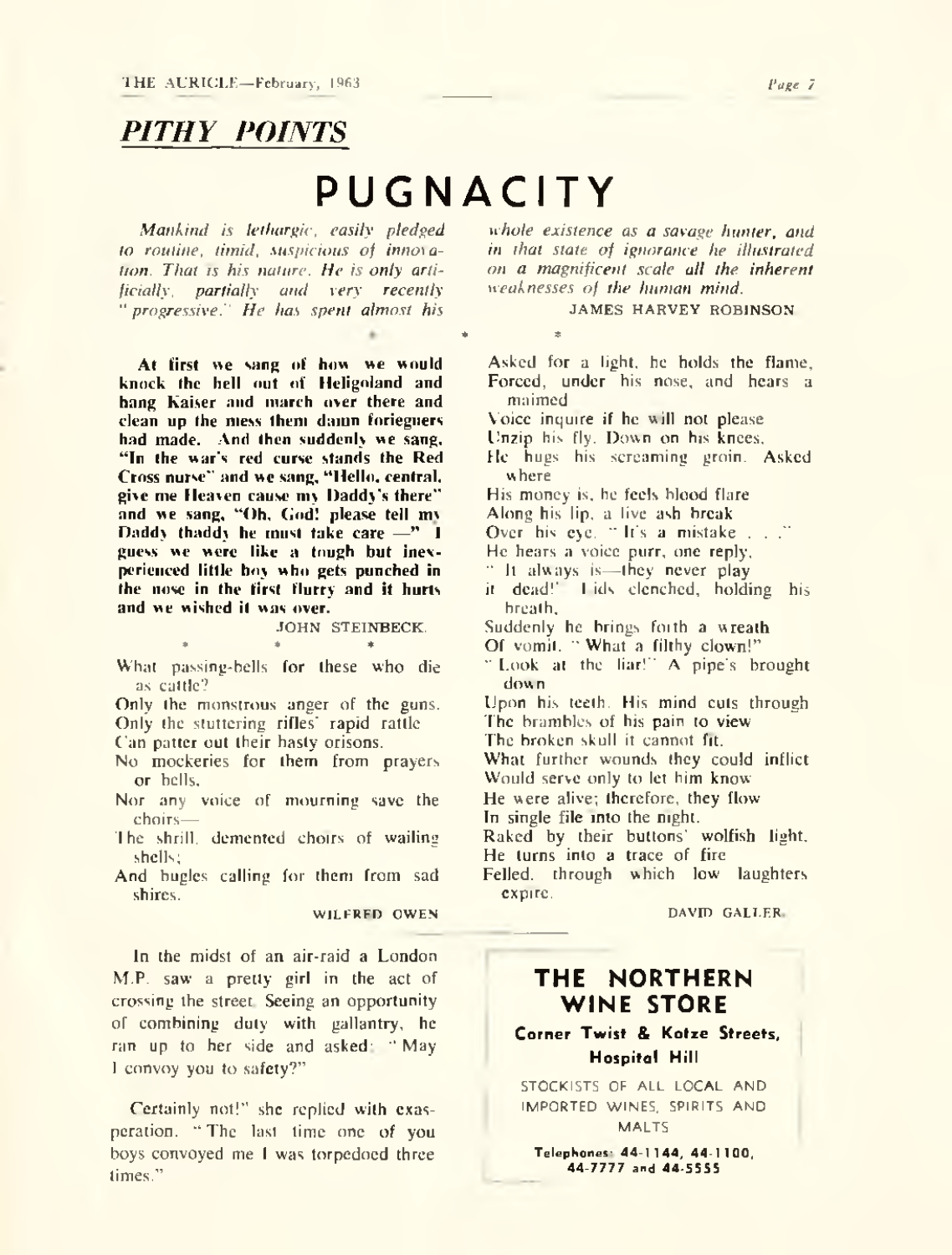*Page H*

It was a school in the farming district, and one morning Johnny came late. " Johnny, why are you late today?" teacher asked.

" This morning 1 had to bring the bull out to the cow, teacher."

" That's no excuse," said the lady. " Couldn't your father do it?"

" No teacher," said Johnny, " you got to have the bull!"

 $*$   $*$   $*$   $*$   $*$ 

Bernstein returned home, and in high dudgeon began to upbraid his wife. "Who is your lover? Tell me, who came to see you today?" His wife's denials availed her nothing.

"Don't try to fool me," Bernstein stormed. "I'm the only man in this house. Who was your lover here today Why is the washroom seat up!"

 $\ddot{\mathbf{x}}$   $\ddot{\mathbf{x}}$ 

It is the fixed belief of every medical student that the girl who tries to talk him into buying her a dress, shouldn't mind too much his trying to talk her out of it.

### ONE-MINUTE DIAGNOSIS ANSWERS:

- 1. Gall bladder ileus.
- 2. Forme fruste ulcer.
- 3. Ruptured tubal pregnancy.
- 4. Polycystic disease.
- 5. Gonorrhea.
- 6. Myxoedema.
- 7. Budd-Chiari Syndrome.
- 8. Post-vaccination encephalitis.
- 9. Missed abortion; Pyometritis; Carcinoma of cervix; Mucous polyps; Gonorrheal cervicitis; Senile vaginitis; Trichomoniasis.

**This Newsletter is published by :**

**STUDENTS' MEDICAL COUNCIL, Witwatersrand University Medical School, 7, Esselen Street, Hillbrow, Johannesburg.**

**The views expressed are not necessarily those of the Editorial Board of the S.M.C., and responsibility for any statement is borne solely by the author of the statement. Any correspondence should be addressed to: The Editor, The Auricle, c/o the above address.**

Stockists of :

#### **Surgical Instruments**

**"Heine" and "Keeler" Diagnostic Sets**

**Sphygmomanometers Mercury and Aneroid Haemocytometers**

#### **Dissecting Sets**

#### **Full range of Stethoscopes**

**(Special Discounts to Students)**

#### **GLAXO-ALLEN BURYS (S.A.) (PTY.) LTD.**

#### **LANCET HALL, 207B JEPPE STREET, JOHANNESBURG**

**Phone 22-3377**

Printed by Eagle Press Ltd., corner of Rockey and Sherwell Streets, Doornfontein, Johannesburg.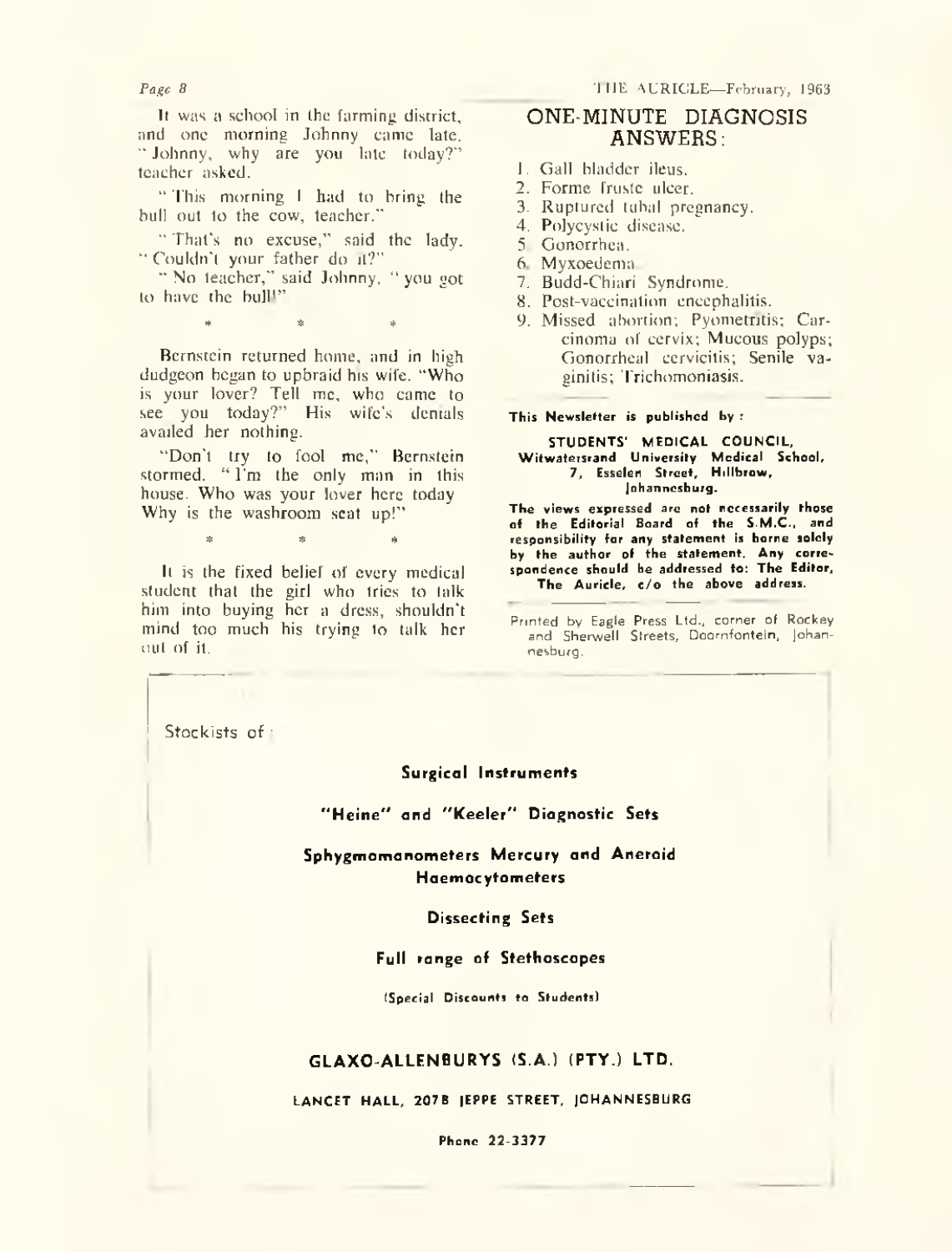

# **THAT MEDICAL BOOK WILL BE at WESTDENE SERVICES**

No doubt about it! The medical book you must have is at Westdene Services. You need look no further, for Africa's largest selection of modern medical literature is here. Special discounts are allowed for medical, dental and allied student book requirements. Further service! Westdene can provide a subscription list of over 400 leading medical journals. A word to us will also ensure that you are kept posted on all publications dealing with any special subject. Write, phone or call.

# **Westdene Services**

23 Essanby House. Jeppe St. P.O. Bo\* 7710, Johannesburg. Phone:23-0314. Pretoria: 3-3487. Cape Town: 41-1061